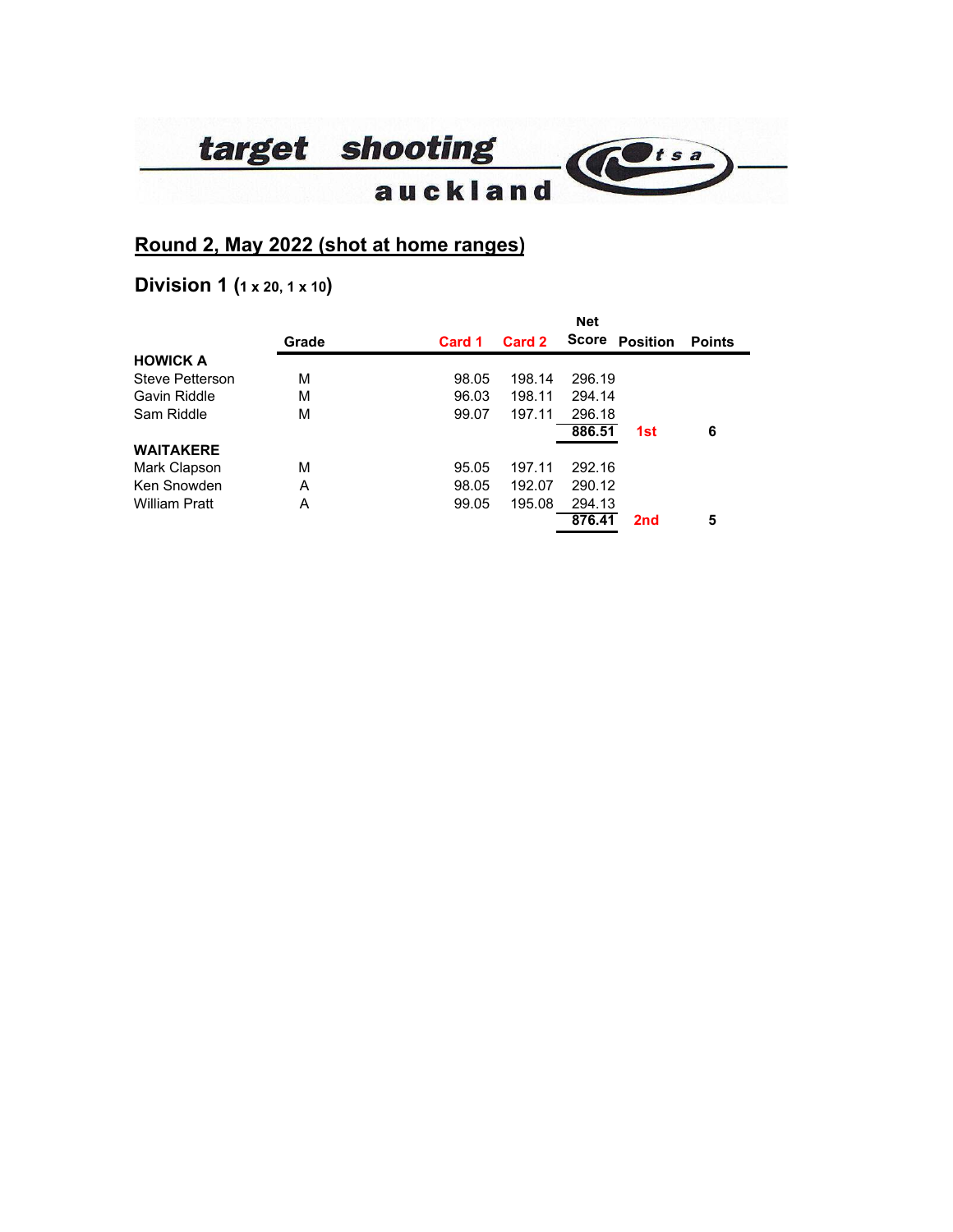# **Round 2, May 2022 (shot at home ranges)**

| $\mathbf{v}$ ividio is a set of $\mathbf{v}$ |        |                         |                |                | Additional politics. D +6, C +6, B +4, A +2, M +0 for each card.<br>NB: Add Pts cannot exceed total of 100/card (Adj below). |                   |                 |                  |                 |
|----------------------------------------------|--------|-------------------------|----------------|----------------|------------------------------------------------------------------------------------------------------------------------------|-------------------|-----------------|------------------|-----------------|
|                                              |        |                         |                |                | <b>Net</b>                                                                                                                   | Card $1 +$ Card 2 |                 | TOTAL            | Posn            |
|                                              | Grade  | Hcp                     | Card 1         | Card 2         | <b>Score</b>                                                                                                                 | Hcp               | + Hcp           | incl Hcp         | + Pts           |
| <b>Auckland A</b>                            |        |                         |                |                |                                                                                                                              |                   |                 |                  |                 |
| Jonathan Gill                                | М      | 0                       | 100.06         | 99.08          | 199.14                                                                                                                       | 100.06            | 99.08           | 199.14           |                 |
| James Cheeseman                              | М      | 0                       | 99.05          | 99.07          | 198.12                                                                                                                       | 99.05             | 99.07           | 198.12           |                 |
| Selena Wright                                | B      | 4                       | 98.03          | 99.04          | 197.07                                                                                                                       | 100.03            | 100.04          | 200.07<br>597.33 | 1st<br>6        |
| <b>Howick A</b>                              |        |                         |                |                |                                                                                                                              |                   |                 |                  |                 |
| Rob Dixon                                    | Α      | $\overline{c}$          | 97.02          | 97.04          | 194.06                                                                                                                       | 99.02             | 99.04           | 198.06           |                 |
| Nathan Allison                               | B      | 4                       | 95.03          | 96.04          | 191.07                                                                                                                       | 99.03             | 100.04          | 199.07           |                 |
| Rudi Myberg                                  | B      | 4                       | 97.05          | 99.04          | 196.09                                                                                                                       | 100.05            | 100.04          | 200.09           | 2 <sub>nd</sub> |
|                                              |        |                         |                |                |                                                                                                                              |                   |                 | 597.22           | 5               |
| <b>Waitakere B</b>                           |        |                         |                |                |                                                                                                                              |                   |                 |                  |                 |
| lan Maddaford                                | В      | 4                       | 95.02          | 95.01          | 190.03                                                                                                                       | 99.02             | 99.01           | 198.03           |                 |
| Jason Robinson                               | B      | 4                       | 96.03          | 93.03          | 189.06                                                                                                                       | 100.03            | 97.03           | 197.06           |                 |
| Peter Toy                                    | B      | $\overline{4}$          | 98.04          | 96.03          | 194.07                                                                                                                       | 100.04            | 100.03          | 200.07           | 3rd             |
| <b>Howick C</b>                              |        |                         |                |                |                                                                                                                              |                   |                 | 595.16           | 4               |
| <b>Wendy Bramer</b>                          | С      | 6                       | 94.01          | 93.01          | 187.02                                                                                                                       | 100.01            | 99.01           | 199.02           |                 |
| Leon van de berg                             | С      | 6                       | 95.02          | 92.02          | 187.04                                                                                                                       | 100.02            | 98.02           | 198.04           |                 |
| Matt Milligan                                | C      | 6                       | 92.03          | 87.01          | 179.04                                                                                                                       | 98.03             | 93.01           | 191.04           | 4th             |
|                                              |        |                         |                |                |                                                                                                                              |                   |                 | 588.10           | 3               |
| <b>Howick B</b>                              |        |                         |                |                |                                                                                                                              |                   |                 |                  |                 |
| <b>Howard Grazier</b>                        | С      | 6                       | 92.00          | 90.01          | 182.01                                                                                                                       | 98.00             | 96.01           | 194.01           |                 |
| Olivia Petterson                             | С      | 6                       | 88.01          | 93.03          | 181.04                                                                                                                       | 94.01             | 99.03           | 193.04           |                 |
| George Bramer                                | C      | 6                       | 95.03          | 96.02          | 191.05                                                                                                                       | 100.03            | 100.02          | 200.05           | 5th             |
|                                              |        |                         |                |                |                                                                                                                              |                   |                 | 587.10           | $\mathbf{2}$    |
| <b>Auckland B</b>                            |        |                         |                |                |                                                                                                                              |                   |                 |                  |                 |
| <b>Graham Barnes</b>                         | В      | 4                       | 94.01          | 95.00          | 189.01                                                                                                                       | 98.01             | 99.00           | 197.01           |                 |
| Chris Wadham                                 | B      | $\overline{\mathbf{4}}$ | 94.03          | 95.02          | 189.05                                                                                                                       | 98.03             | 99.02           | 197.05           |                 |
| Lex McElhannan                               | D      | 8                       | 90.03          | 87.00          | 177.03                                                                                                                       | 98.03             | 95.00           | 193.03           | 6th             |
|                                              |        |                         |                |                |                                                                                                                              |                   |                 | 587.09           | 1               |
| <b>Waitakere A</b><br><b>Bruce Millard</b>   |        |                         |                |                |                                                                                                                              |                   |                 |                  |                 |
| Jackson Harron                               | Α<br>В | $\overline{c}$<br>4     | 94.04<br>95.04 | 95.04<br>96.02 | 189.08<br>191.06                                                                                                             | 96.04<br>99.04    | 97.04<br>100.02 | 193.08<br>199.06 |                 |
| Chris Sherwood                               | B      | $\overline{4}$          | 94.02          | 91.00          | 185.02                                                                                                                       | 98.02             | 95.00           |                  | 7th             |
|                                              |        |                         |                |                |                                                                                                                              |                   |                 | 193.02<br>585.16 | 0               |
| <b>Waitakere C</b>                           |        |                         |                |                |                                                                                                                              |                   |                 |                  |                 |
| <b>Matthew Young</b>                         | С      | 6                       | 96.01          | 89.00          | 185.01                                                                                                                       | 100.01            | 95.00           | 195.01           |                 |
| Mark Russell                                 | С      | 6                       | 91.00          | 87.00          | 178.00                                                                                                                       | 97.00             | 93.00           | 190.00           |                 |
| Johan Saayman                                | C      | 6                       | 90.00          | 97.02          | 187.02                                                                                                                       | 96.00             | 100.02          | 196.02           | 8th             |
|                                              |        |                         |                |                |                                                                                                                              |                   |                 | 581.03           | 0               |
| <b>Howick D</b>                              |        |                         |                |                |                                                                                                                              |                   |                 |                  |                 |
| Thomas van de Berg                           | D      | 8                       | 90.02          | 93.04          | 183.06                                                                                                                       | 98.02             | 100.04          | 198.06           |                 |
| Ryan van der Walt                            | D      | 8                       | 86.01          | 91.02          | 177.03                                                                                                                       | 94.01             | 99.02           | 193.03           |                 |
| Mike Tangataolakepa                          | D      | 8                       | 81.00          | 83.00          | 164.00                                                                                                                       | 89.00             | 91.00           | 180.00           | 9th             |
|                                              |        |                         |                |                |                                                                                                                              |                   |                 | 571.09           | 0               |
|                                              |        |                         |                |                |                                                                                                                              |                   |                 |                  |                 |

Division 2 (**2 x 10**) **Additional points: D +8, C +6, B +4, A +2, M +0 for each card.**